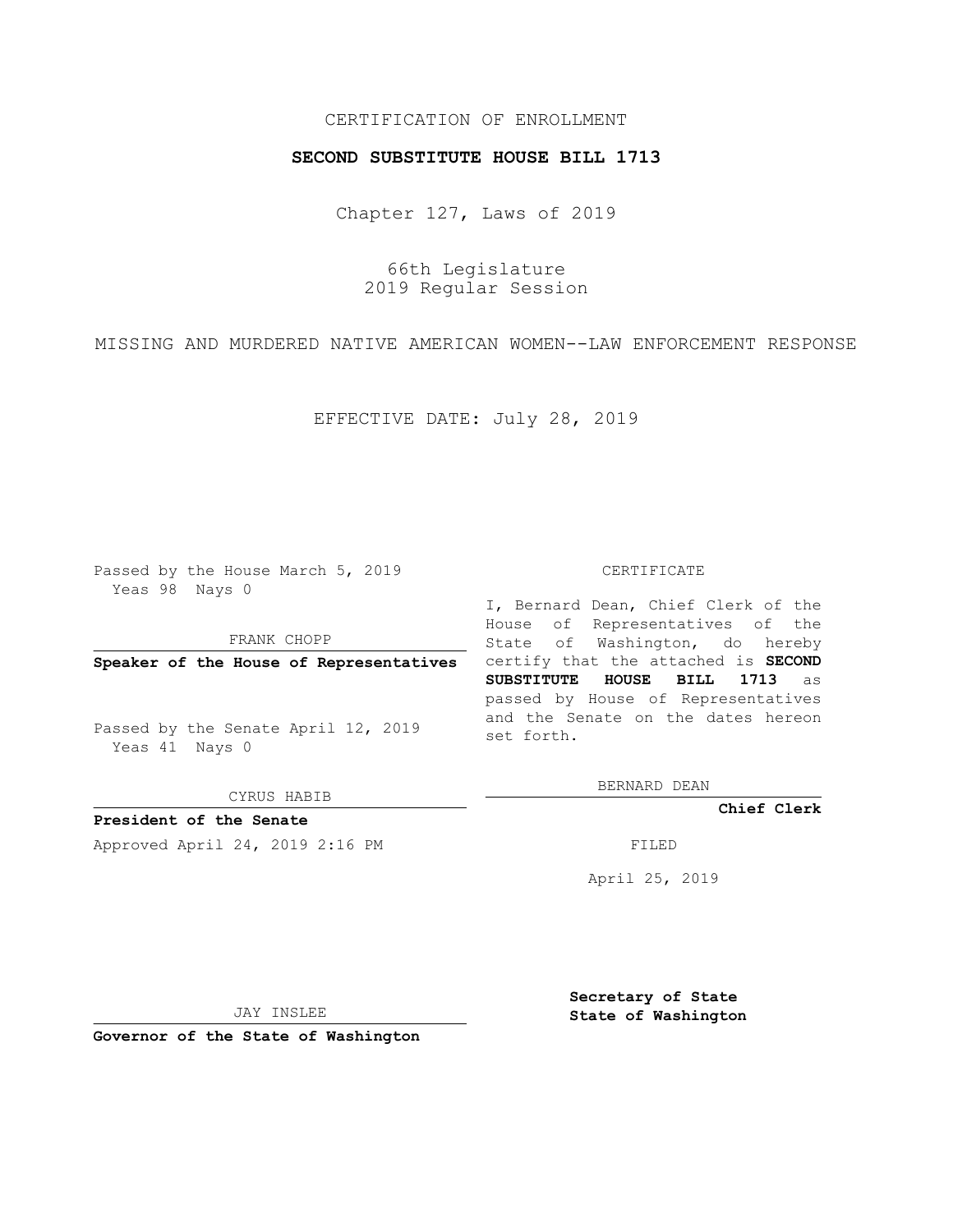### **SECOND SUBSTITUTE HOUSE BILL 1713**

Passed Legislature - 2019 Regular Session

# **State of Washington 66th Legislature 2019 Regular Session**

**By** House Appropriations (originally sponsored by Representatives Mosbrucker, Gregerson, Caldier, Dye, Barkis, Corry, Sells, Lekanoff, Schmick, Orwall, Chandler, Hudgins, Ryu, Frame, Jinkins, Ortiz-Self, Peterson, Stanford, Van Werven, Tarleton, Valdez, Macri, Pollet, and Leavitt)

READ FIRST TIME 03/01/19.

1 AN ACT Relating to improving law enforcement response to missing 2 and murdered Native American women; adding new sections to chapter 3 43.43 RCW; and creating new sections.

4 BE IT ENACTED BY THE LEGISLATURE OF THE STATE OF WASHINGTON:

 NEW SECTION. **Sec. 1.** The legislature finds that Native American women experience violence at much higher rates than other populations. A recent federal study reported that Native American women are murdered at rates greater than ten times the national average. Many of these crimes, however, are often unsolved or even unreported because there are also very high rates of disappearance for Native American women.

 The legislature further finds that although violence against Native American women has been a neglected issue in society, there is a growing awareness of this crisis, as well as a recognition that the criminal justice system needs to better serve and protect Native American women. The legislature intends to find ways to connect state, tribal, and federal resources to create partnerships to find ways to solve this crisis facing Native American women in our state, while being mindful to include voices from both tribal and urban 20 communities.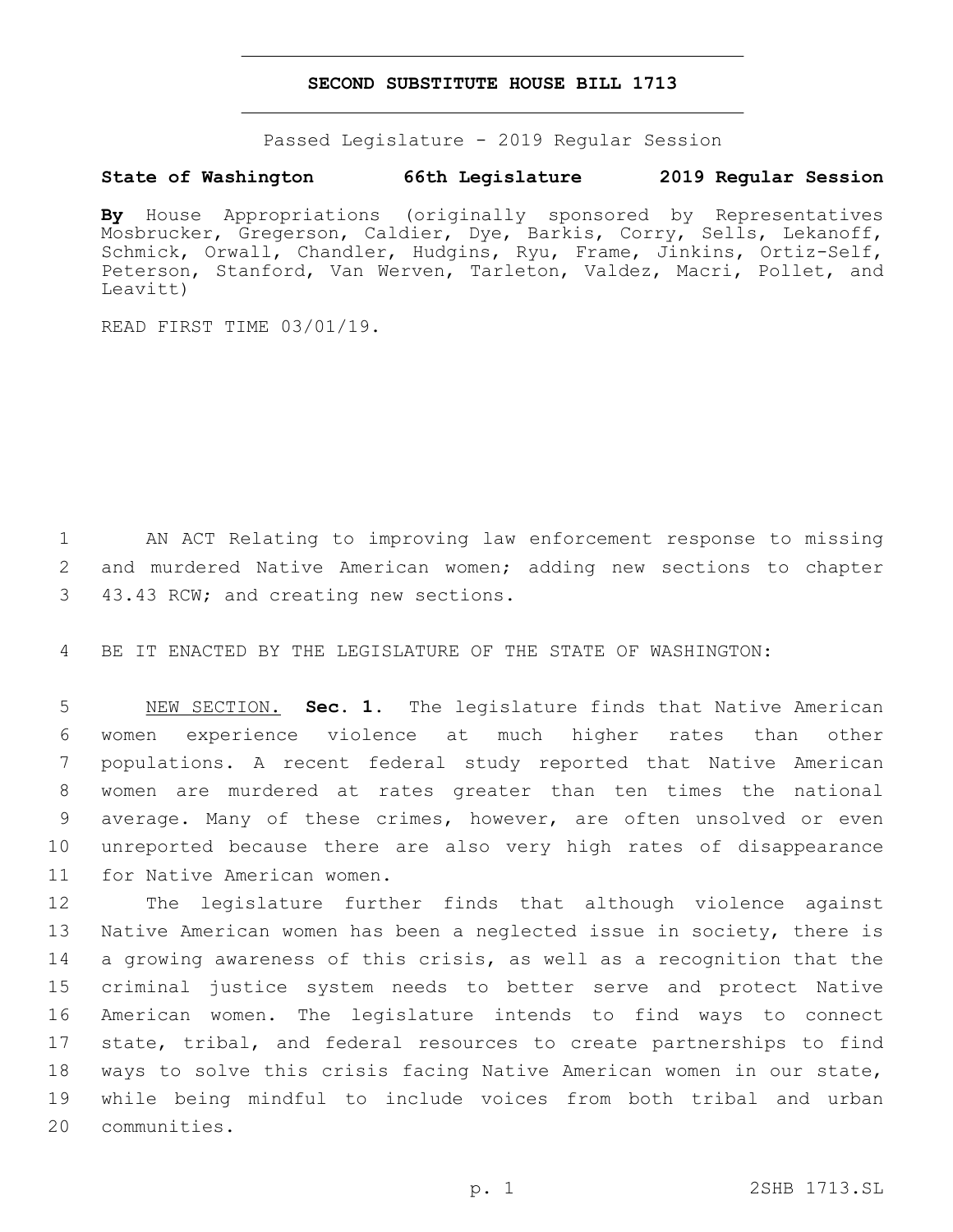NEW SECTION. **Sec. 2.** A new section is added to chapter 43.43 2 RCW to read as follows:

 (1) Two liaison positions for missing and murdered indigenous women and other missing and murdered indigenous persons are established in the Washington state patrol. One liaison must reside in western Washington, and one liaison must reside in eastern Washington. The liaisons shall work to build relationships to increase trust between governmental organizations and native communities. The liaisons shall facilitate communications among:

(a) Indian tribes and tribal organizations and communities;

(b) Urban Indian organizations and communities;

12 (c) Tribal liaisons in other state agencies;

 (d) Law enforcement agencies at the federal, state, local, and 14 tribal level; and

 (e) Nongovernmental entities that provide services to Native 16 American women.

 (2) The salary for the liaison positions is fixed by the 18 Washington state patrol.

 (3) To be eligible for hire as a liaison, an applicant must have significant experience living in tribal or urban indigenous 21 communities.

 NEW SECTION. **Sec. 3.** A new section is added to chapter 43.43 23 RCW to read as follows:

 (1) The Washington state patrol must develop a best practices protocol for law enforcement response to missing persons reports for indigenous women and other indigenous persons. The protocol must include steps that law enforcement should take upon receiving a missing persons report for an indigenous woman or other indigenous 29 person.

 (2) The governor's office of Indian affairs must provide the Washington state patrol with government-to-government training, and must work with the Washington state patrol to schedule and facilitate 33 the training.

 NEW SECTION. **Sec. 4.** If specific funding for the purposes of this act, referencing this act by bill or chapter number, is not provided by June 30, 2019, in the omnibus appropriations act, this act is null and void.